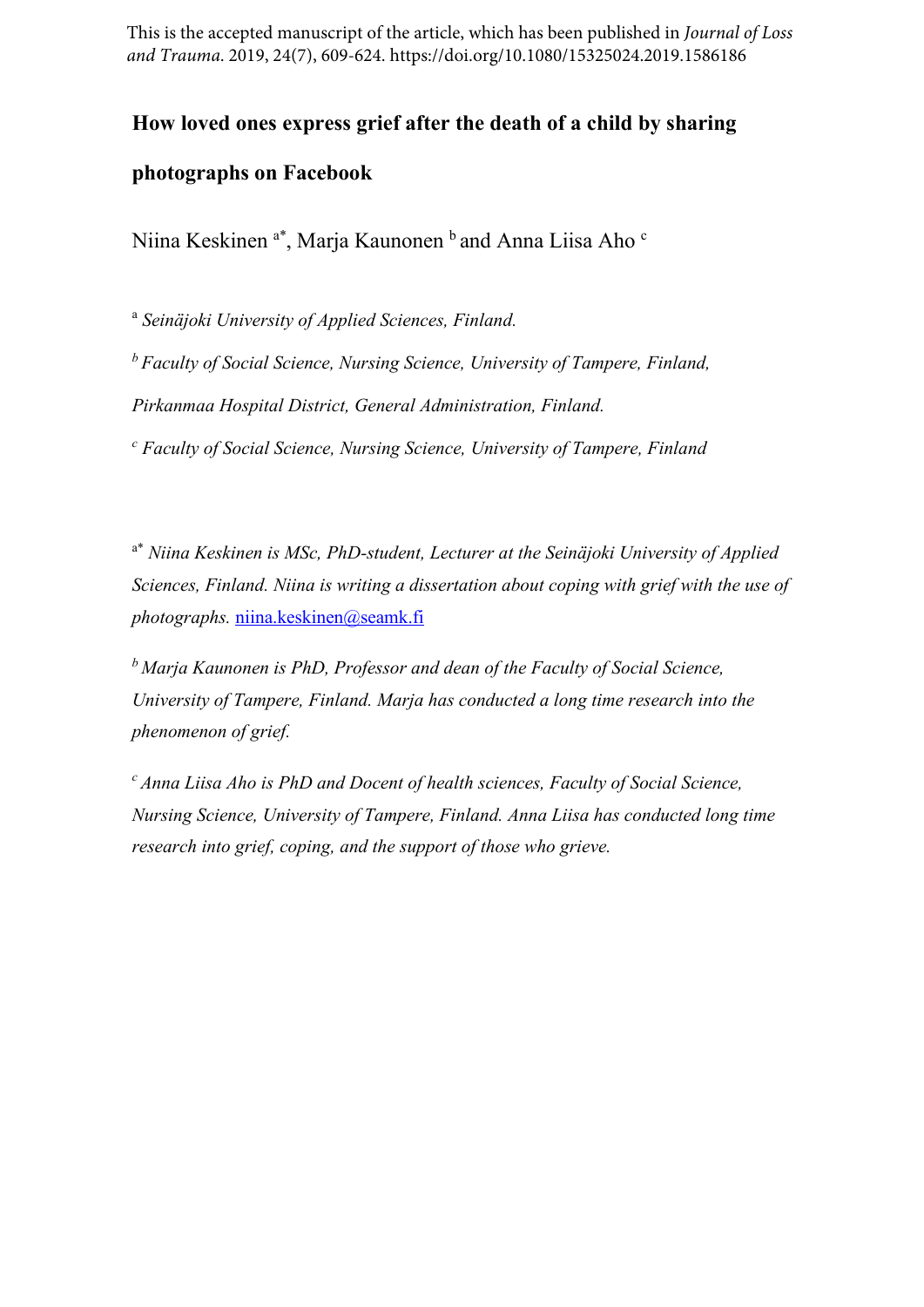# **How loved ones express grief after the death of a child by sharing photographs on Facebook**

# **Abstract**

Photographs offer a way to preserve the bond to a deceased child, and encourage those who grieve to create stories to share with others. The aim of this study is to capture the thoughts that loved ones want to express when posting photos and captions on a Facebook. The research data was collected from discussion board on Facebook and consisted of 229 photographs and their captions. The loved ones of a deceased child shared photographs and captions to express their emotions about the grieving process, their adjustment to loss, and the importance of memories and thoughts aroused by special days.

Keywords: photographs, internet, death of a child, grief

#### **Introduction**

The death of a child is one of the most stressful and traumatic experiences in the lives of parents (Aho et al., 2012; DeGroot & Carmack, 2013). The death of a child, can however, have a devastating impact on other family members and loved ones, and disrupt the stability of the family. This great loss is experienced not only by parents, but also by the siblings and grandparents of the deceased child (Wender, 2012).

The ways of expressing grief have changed over time. The phenomenon of webbased memorializing has grown (Foot et al., 2006), grief has become more public, and in the 21st century, Facebook has enabled grief to become more communal. The internet has changed the way in which we mourn, and social networking sites bring death back into everyday life. (Walter et al., 2012.) With the internet, loved ones have found a new way to create and perform death rituals, to memorialize, and to maintain bonds with the deceased child (DeGroot, 2012; Irwin, 2015). Web-based memorializing provides a remarkable new way for loved ones to post their feelings, in a way conversing with the dead and enabling their ongoing presence (Walter et al., 2012).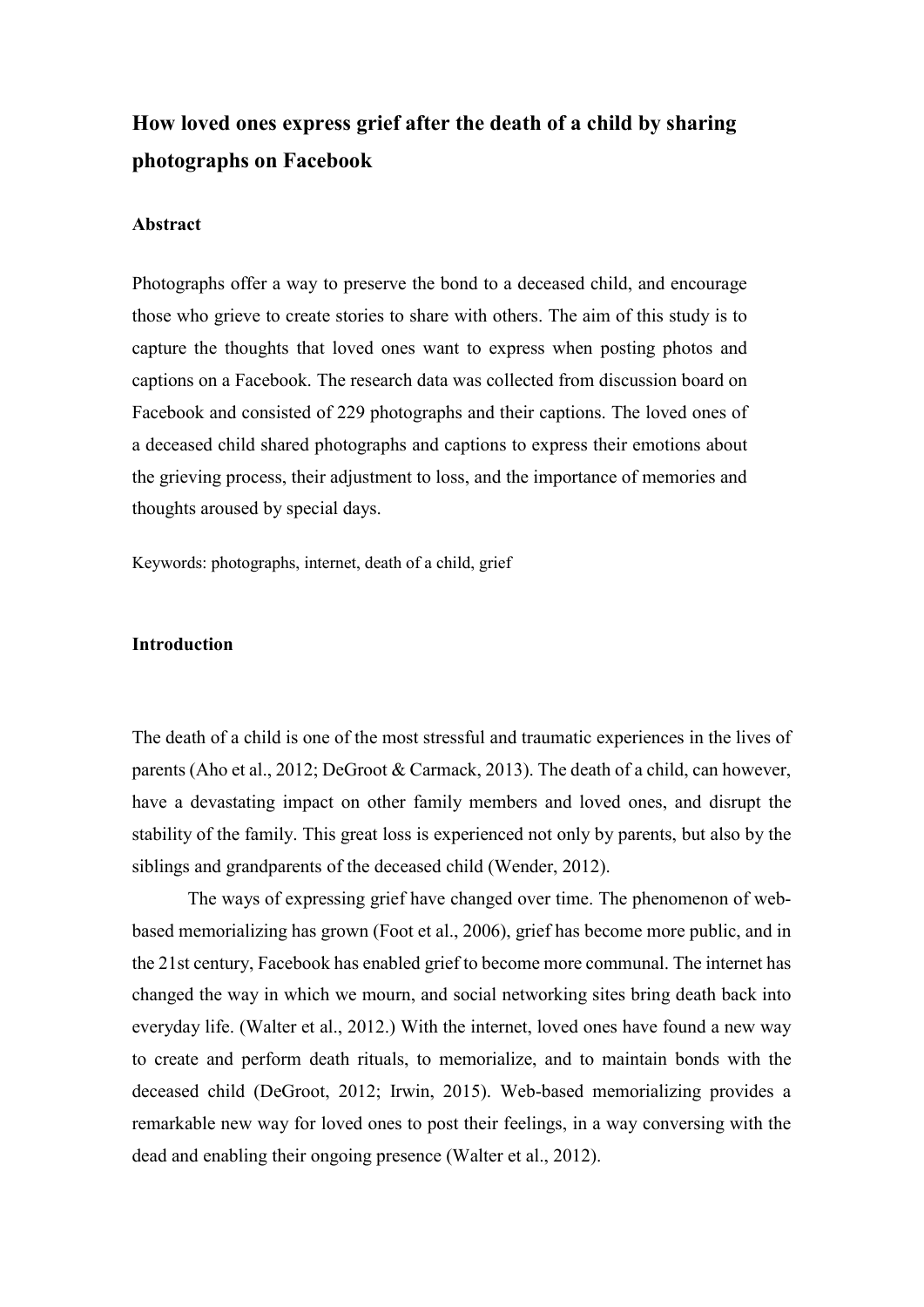Today, many resort to memorial blogs and websites as a way to analyse their thoughts and seek out peer support (DeGroot & Garmack, 2013). Internet discussion groups allow for a richer, more robust dialogue for participants, and provide a simple way to share emotions with the group (Egnoto et al., 2014). Today, the internet is widely available, and a growing number of people with similar problems are seeking out its social networks. Facebook, for example, hosts several pages that serve as an important source of information and support for people in similar circumstances (Thoren et al., 2013). Loved ones utilize Facebook during a bereavement because they want to share information and discuss matters with other people that can empathize with their state of mind. Loved ones also find these Facebook platforms to be very therapeutic, because there they can see how others are struggling in their grief by way of social media. (Moore et al., 2017.) The members of online discussion groups are able to interact either anonymously, privately or publicly, depending on the rules that the founders of the group have agreed on. Participants in online discussion boards can discuss sensitive topics irrespective of their geographical location and the time of day (Convery  $\&$  Cox, 2012; Moore et al., 2017). Grieving people also seek out places on the internet to post glorifying writing, to portray conversations with the deceased, and to share stories with others (Musambira et al., 2007; Irwin, 2015). Loved ones publicly show their emotions on Facebook (Irwin, 2015) and have reported experiencing less psychological distress, and also feeling psychosocial benefit that increased over time if they were members of an online grief support group (Hartig & Viola, 2016). Additionally, several mourners have noted that sharing their stories, photos and videos of the deceased via social networking sites helped them to begin a healing process (Moore et al., 2017).

Photographs are one of the easiest ways to remember a loved one who has passed away (Harris & Edmonds, 2015). From a historical perspective, mothers have long relied on photographs to assist their grieving (Mander & Marshall, 2003). Photographs of a deceased child enable the parents to create new identities for themselves, and may even provide the only concrete memento of the lost child (Alexander, 2001). Many loved ones want to preserve their emotional bonds with the deceased child, and photographs offer a way to both preserve the bond and also remember the deceased child. Facing a reality without the one who is deceased is important for the grieving process (Egnoto et al., 2014), and photographs may encourage loved ones to accept the death of a child (Blood & Cacciatore, 2014). In addition, photographs allow parents to create stories to share with others, which is important in various stages of the grieving process and in accepting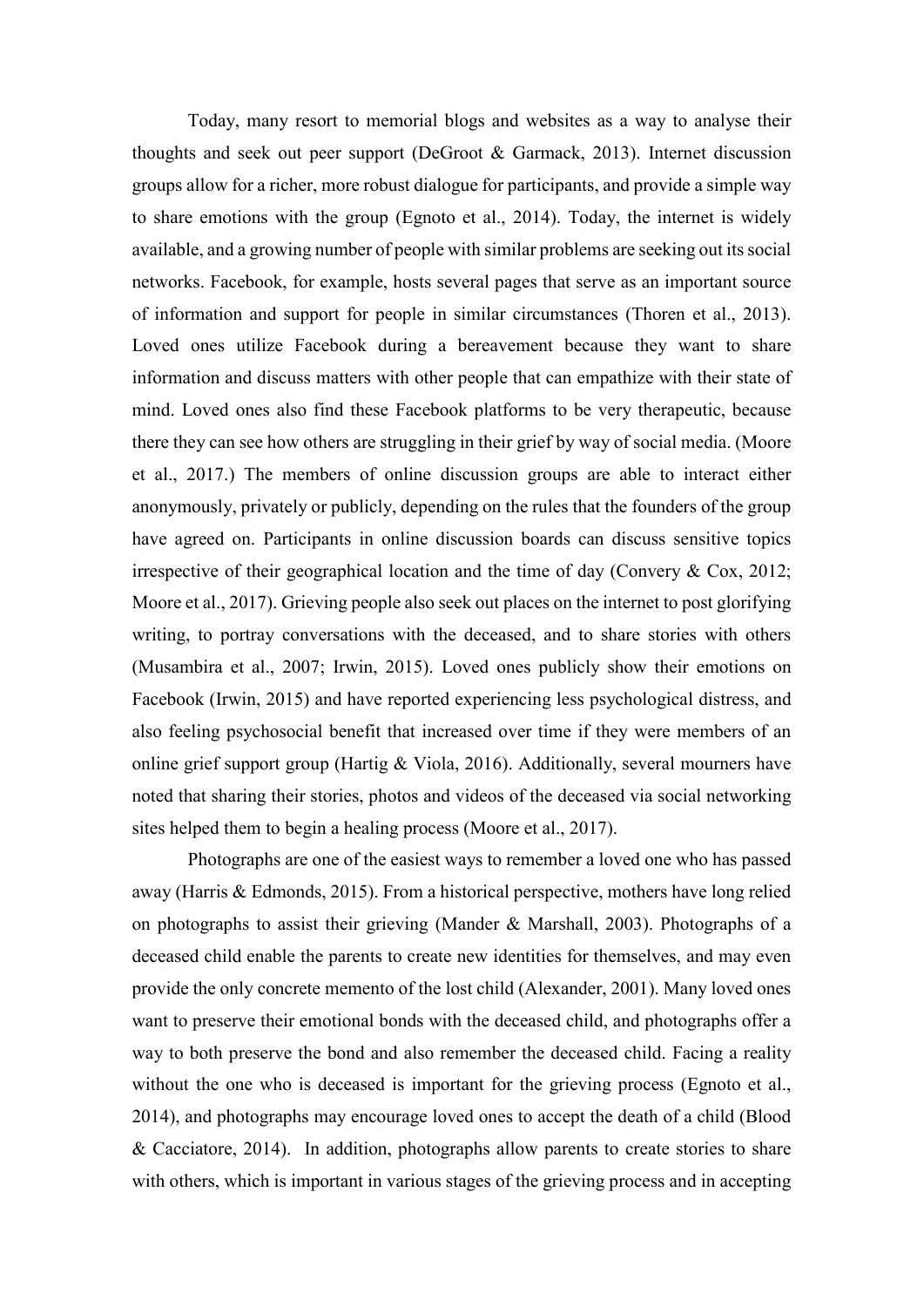death. Photographs can also alleviate the fears of parents that they may forget the appearance of their child and that their memories may become clouded (Blood  $\&$ Cacciatore, 2014). There are no previous studies about the presence of photographs and feelings on Facebook that relate to grief, despite the significance of photographs in processing grief, and that their positive impact on parents trying to cope with the death of a child has been recognised in previous literature (Alexander, 2001).

Thus, the purpose of this study is to capture the thoughts that loved ones want to express when posting photos and captions on a Facebook discussion board, and asks the overarching research question: 'What do loved ones want to tell others when posting photos and captions on a Facebook discussion board?'

#### **Method**

#### *Data collection*

The research data was collected from an open discussion group on Facebook for people who have experienced the death of a child. All of the photos (n=229) and captions (n=229) were collected from the discussion group between 2010 and 2015. The focus of the study were the images (mostly photographs) and captions shared by people on the discussion group. The group had been established approximately five years earlier and had a total of 2,561 members at the time of data collection. The number of active members cannot be estimated because members visit the site on an irregular basis. The discussion group was comprised of different individuals who posted photographs, and some of these photos could have been posted by the same person over a period of time. The group was open to anyone who had experienced the death of a child, including the parents, siblings, grandparents, godparents, nurses, friends and colleagues of the deceased child. Most of the active participants in the discussion group were the parents, siblings and grandparents of a deceased child. In this study, we refer to the people who have experienced the death of a child as 'loved ones'. No attempt was made to distinguish the different ages of children, and in particular, no comparison was made between children who were born dead (stillborn) and children who may have been adults when they died. The public nature of the discussion group was made explicit in the group description. The researcher did not participate in the discussions of the site.

### *Data analysis*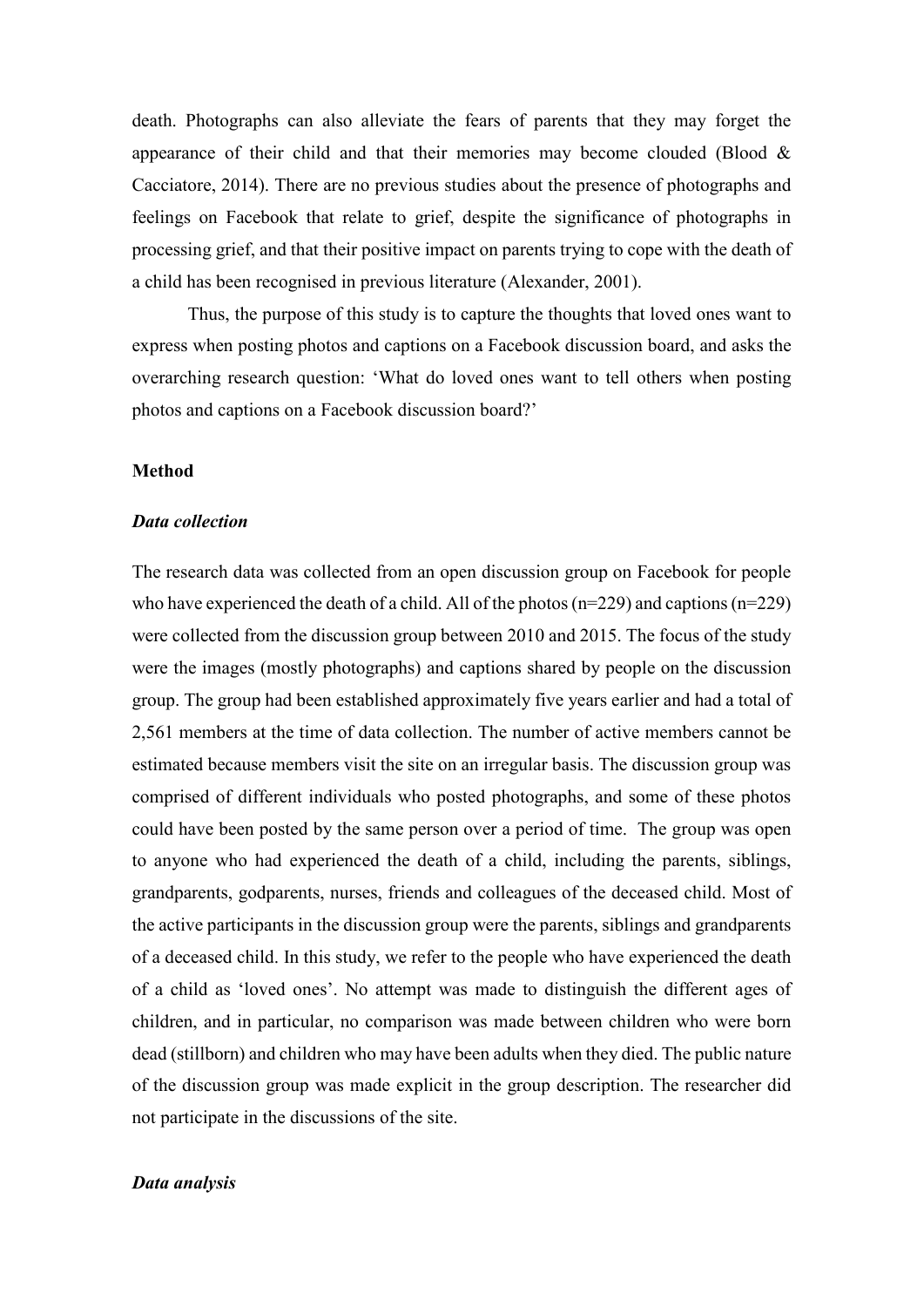Inductive content analysis was employed to analyse the photograph captions. This method has previously been widely employed in the analyses of online texts (Burla et al., 2008), and has been viewed as being well-suited for the analysis of multi-faceted and sensitive phenomena (Vaismoradi et al., 2013).

The analysis began with an examination of the photographs and captions published in the Facebook group. The following questions were asked: 1) What does the image (e.g. a photograph of a tombstone or a deceased child) depict; and 2) How do the loved ones describe the image in their captions, or what they want to tell others when sharing the image. Data reduction was conducted simultaneously on the image and its caption (Table 1) in order to answer the aforementioned overarching research question (Burla et al., 2008).

The research data was encoded numerically to ensure the content and description of each image could be revisited during the analysis. The thematic nature of the photographs and the number of images in each of the thematic categories were in this context regarded as background information describing the research data. The results of the data reduction process were grouped (Table 2) into sub-categories with shared characteristics (Burla et al., 2008). The sub-categories were seen to be mutuallyexclusive. Each of the sub-categories were then named after their contents, and grouped into larger categories that were also named after their contents. The abstraction process was continued as far as was reasonable and possible (Elo & Kyngäs, 2008). Overall, the data produced 229 abstractions, with 20 sub-categories and four main categories. The study counted the images that loved ones had shared, and the meaning of the photographs was discerned from the captions loved ones appended to their posted images.

# **Results**

The images shared by the loved ones featured photographs of the deceased child before their death (n=69), photographs of the tombstone of the child (n=60), photographs of various mementos  $(n=33)$ , pictures drawn by the loved ones  $(n=13)$ , landscape photographs (n=10), photographs of candles (n=10), photographs of porcelain angels (n=9), photographs of writings (n=9), photographs of tattoos taken by the loved ones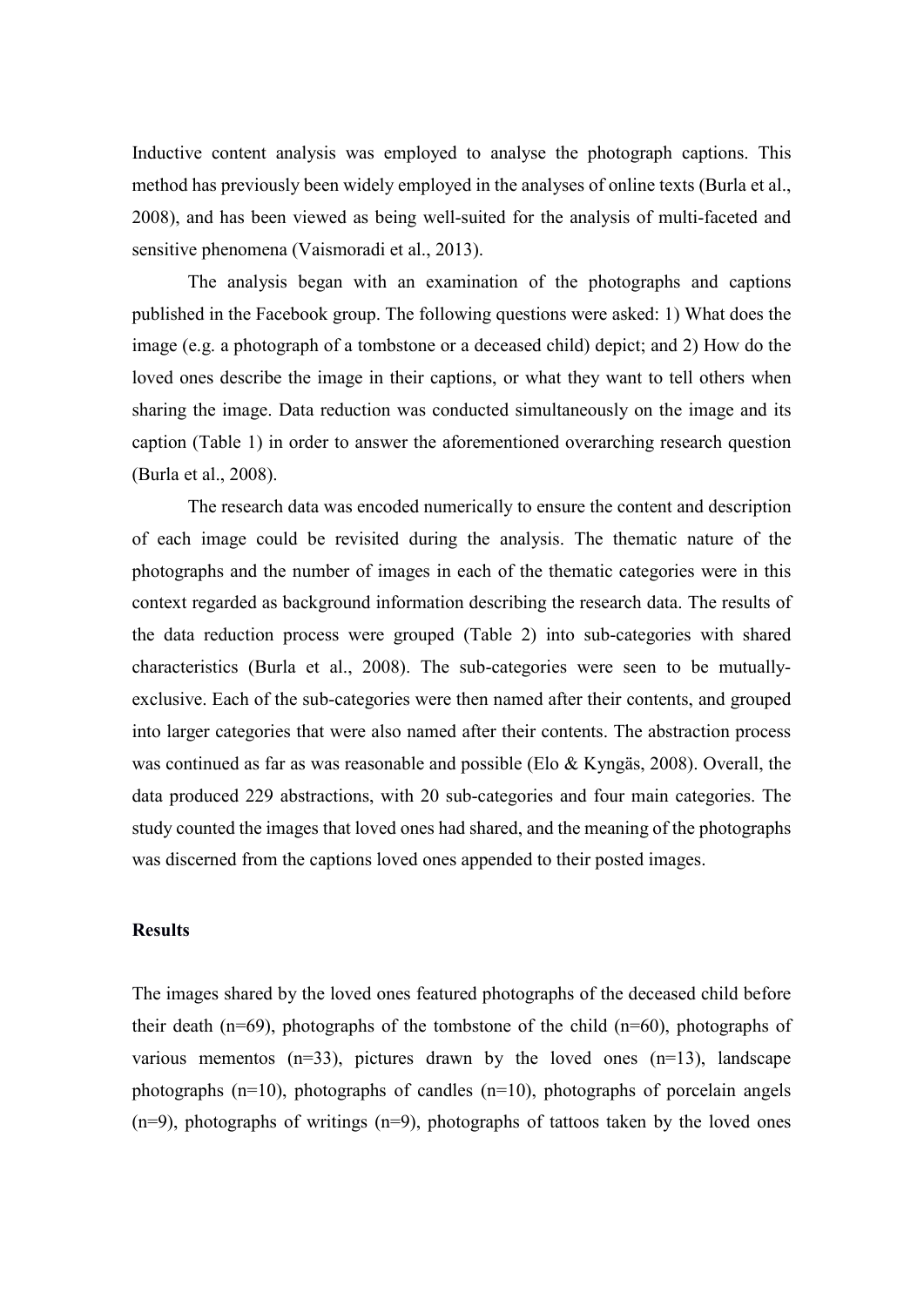$(n=7)$ , photographs of the deceased child  $(n=5)$ , and photographs of the closed casket  $(n=4)$ .

By sharing their photographs in the discussion group, the loved ones told in their captions about the emotional states experienced during the grieving process, their adjustment to the loss, the importance of their memories, and the thoughts aroused by special days (Table 3).

## *Telling about the emotional states experienced during the grieving process*

The loved ones told about the emotional states they experienced during the grieving process, such as longing, strong negative emotions, hopes, gratitude, pride and joy, expressed through the photographs and captions they shared in the discussion group.

Photographs of tombstones, candles, porcelain angels and tattoos taken by the loved ones, as well as drawings of angels and clouds, were shared to tell about feelings of longing for the deceased child. Feelings of longing were also depicted with photographs of sky lanterns, a closed casket, and photographs of the child before and after their death.

Strong negative emotions such as feelings of resentment towards death and the difficulty of visiting the grave were expressed with photographs of tombstones and floral wreaths. The hopes of loved ones, such as the hope that they would be able to meet the child again or hear his/her voice again, were expressed with drawings of the sky and paintings of angels.

*A shared photograph of a painting of an angel with the caption: "Hopefully we can see and hug each other again some day."*

Gratitude associated with the happiness of the child and the time spent together with the child was expressed by sharing photographs of the child before their death, tombstones, heart pendants and paintings of angels. Feelings of pride such as pride in tending to the grave site, bringing children together for a photograph, the national way of honouring deceased children, and updating a grief blog were expressed with photographs of tombstones and the front page of a blog. Feelings of joy such as the joy experienced after other family members had decorated the grave site, were expressed with photographs of headstones.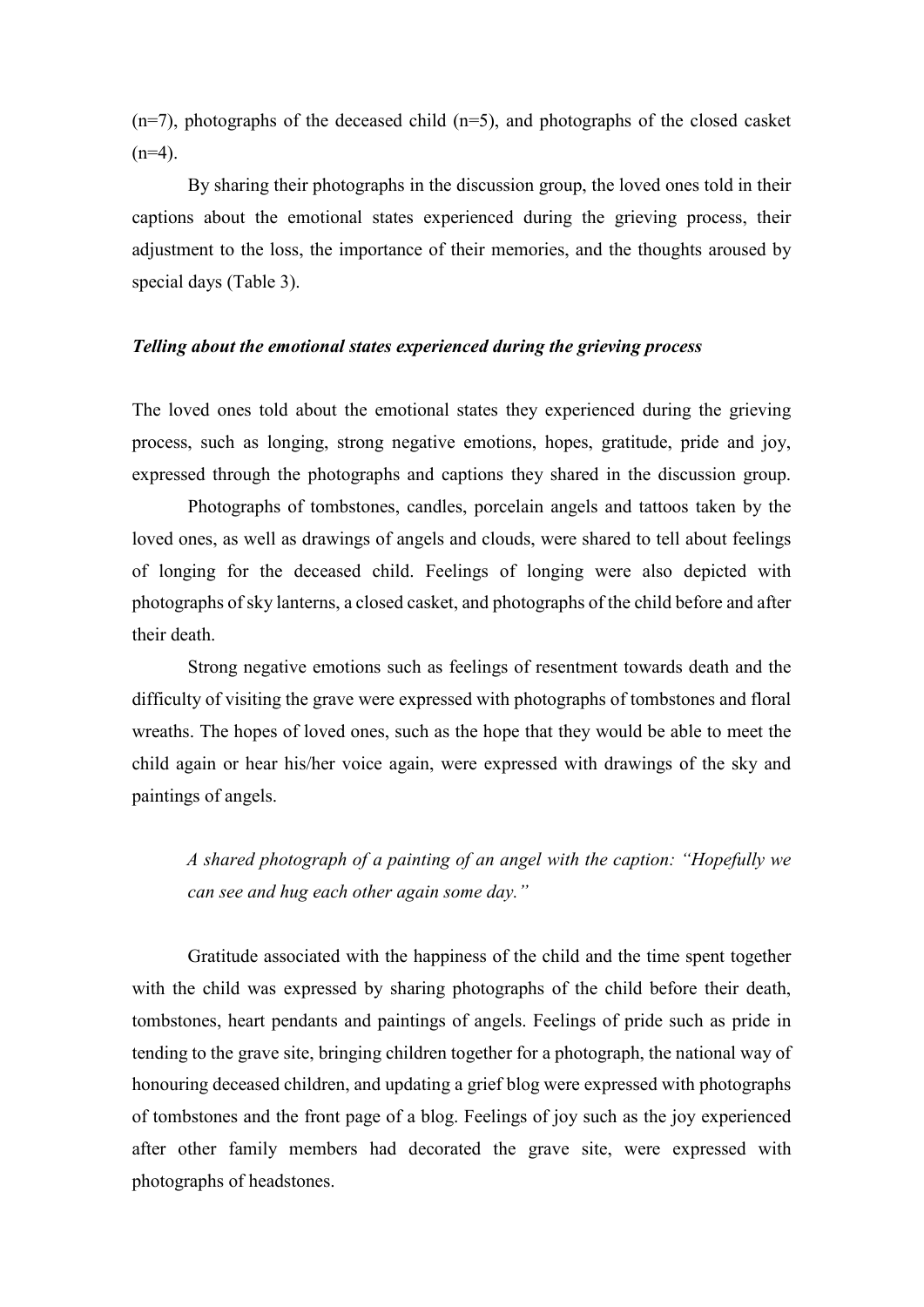*A shared photograph of a tombstone with the caption: "I'm glad that I finally managed to tend to the grave."*

# *Telling about the adjustment to loss*

The loved ones shared photographs and captions representing their own successes, the desire to keep the deceased child close also after death, and their ability to cope with grief, in order to tell about their adjustment to the loss they had experienced.

The loved ones told about their personal loss with photographs of the child both before and after death, and also with photographs of closed caskets. Photographs of porcelain angels, candles, paintings of birds, tombstones and tattoos, as well as newspaper clippings of charity events, were similarly shared to tell about their personal loss.

Feelings related to the desire to keep the deceased child close also after death were conveyed with expressions such as the feeling that the child remains part of life, is in the hearts of loved ones, is watching over them from heaven, and is sending greetings. These were expressed with drawings of angels, photographs of the child before death, rainbows, and tattoos of angels.

The loved ones told about coping with grief, for example by sharing their means to cope, and sending best wishes to others who are grieving with photographs of the deceased child, birds, newspaper clippings and literary quotes that had given them strength to face their own grief.

*A shared photograph of a bird with the caption: "My sisters in mourning... there are too many of us.. I wasn't able to comment on everyone… Give us all the strength and faith to face tomorrow."*

*Telling about the importance of memories*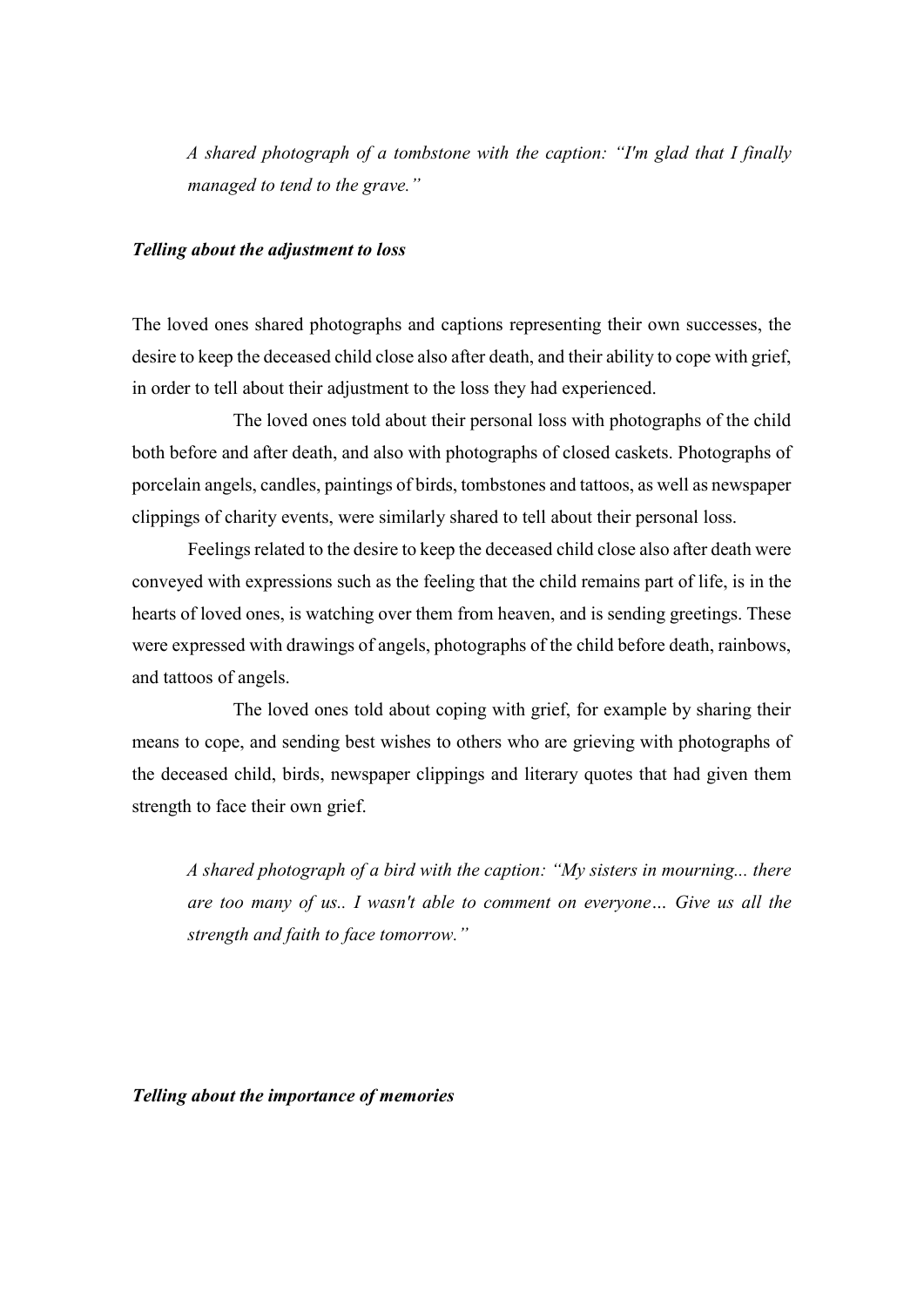The loved ones shared photographs to tell about the importance of memories by cherishing the memory of the deceased child, honouring the memory of the deceased child, and telling about their own memorials. Memories of the deceased child, such as the time spent together and sending the child on their final journey were expressed with photographs of summer landscapes, a painting comprising a baby blanket and pacifier, and also photos of the child before their death. The loved ones also told about their memories by sharing photographs of the front page of a grief blog, a seagull, and the drawing of a butterfly.

*A shared photograph of a butterfly drawn in the sand with the description: "All children are miracles, even the ones that couldn't stay very long. Love, you'll always be in my memories."*

Gestures that honoured the memory of the deceased child, such as buying a tombstone, visiting the grave and making a memorial, were expressed with a variety of photographs of tattoos, tombstones, candles and porcelain angels. The memory of the deceased child was also honoured with photographs of a handmade memorial book, a memorial painting, a candle holder, and the seaside.

*A shared photograph of a tombstone with the description: "This is where I go to 'chit-chat' with my child. I've felt many stares in my back, I don't care. Here lies my first-born, those staring behind my back surely just don't understand."*

# *Telling about thoughts aroused by special days*

The loved ones shared photographs and captions to tell about the thoughts aroused by special days, such as the desire to wish the deceased child a happy birthday, merry Christmas, a happy Valentine's Day, or also to mourn the anniversary of their death, honour the day dedicated to deceased children, recall memories of the burial day, and to commemorate the All Saints' Day and the UN Day of Prayer for Peace.

The desire to wish a happy birthday or merry Christmas to the deceased child was expressed with photographs of tombstones and the child before their death. A collage of photographs consisting of a wooden heart, glass angel and the deceased child was used to wish one child a merry Christmas. Photographs of candles were used to celebrate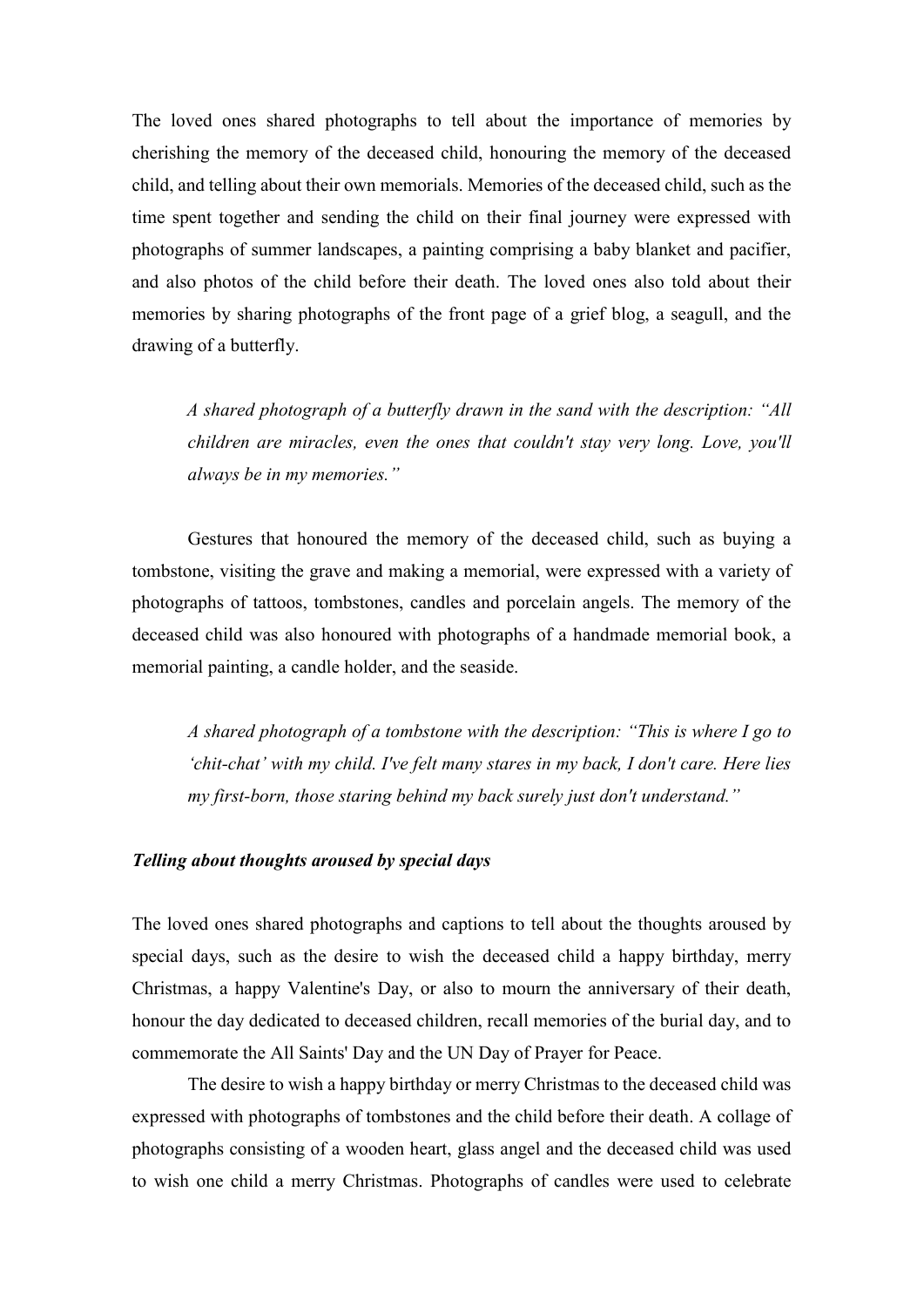Valentine's Day, while photographs of the child, tombstones and drawings of the child were used to express the grief associated with the anniversary of their death.

*A shared photograph of an Easter decoration with the description: "...The Easter holidays were really depressing and long. We didn't get to see our son in the chapel until the next weekday. I still hate Easter."*

The day dedicated to deceased children was commemorated by sharing photographs of candles, loved ones lighting candles, memorials surrounded by candles, and loved ones gathering on the day dedicated to deceased children. The loved ones also told about the day by sharing photographs of a T-shirt, and brochures and newspaper clippings about the day. Photographs of porcelain angels, the child before their death and tombstones were also shared on the day. The loved ones also shared photographs of the sunset, landscape paintings or drawings, and of a feather to give strength to people grieving on the day dedicated to deceased children.

Memories of the child's burial day, such as how hard it was, were expressed with photographs of tombstones and closed caskets on the anniversary of the memorial service. Photographs of tombstones were shared to offer greetings on the All Saints' Day, while a photograph of a hoisted flag was shared to commemorate the UN Day of Prayer for Peace.

### **Integrity of the study**

The internet allows for the collection of a wide variety of data, based for example on the online content, online discussions, or Facebook status updates (Laaksonen et al., 2013). The systematic collection of data from the users of a discussion board, does however, prove difficult because users may not visit the discussion board on a regular basis. The discussions also constantly evolve, so an analysis conducted at a particular point in time may not provide a comprehensive understanding of the activities and discussions the users engage in on the particular forum, or group discussion board (Swartwood et al., 2011).

The data analysis was carried out manually, and researcher referred to the original data when faced with uncertainty, thus enhancing the integrity of the analysis (Elo  $\&$ Kyngäs, 2008). The reflexivity of the study was reinforced by reviewing the original premise of the study and the influence the researcher may have on it at all stages of the project. However, it was felt that the data collection process had no influence on the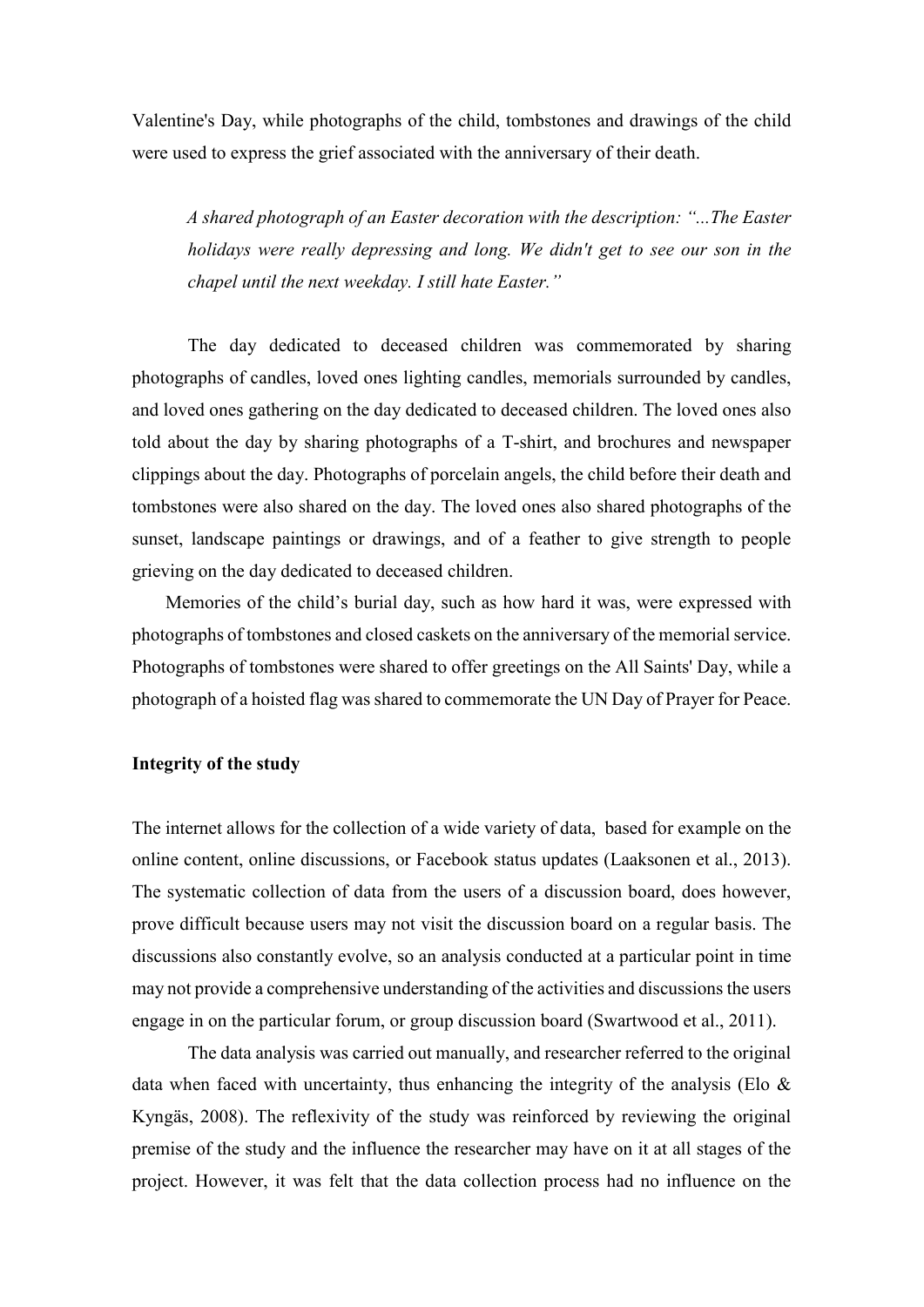participants because it was conducted passively without any participation in the discussions. This approach has been seen as valid, in that collecting research data on the internet minimises the risk of human error and eliminates the possible influence of the researcher (Emery, 2014). This detached approach to collecting internet data reduces the possibility of source influence or bias, however, when reporting such findings, the influence the researcher has in their interpretation remains similar to that seen in other qualitative research approaches.

Detailed descriptions of the analytical methods and results are provided to further enhance the integrity of the study, and to ensure readers are able to develop an understanding of how the study has been conducted (Elo & Kyngäs, 2008). The correlation between the research data and the results has been illustrated using authentic quotations. The results have also been reported carefully and in detail to ensure the presented information is based on the accounts of participants, rather than representing the views of the researcher. As a further measure, as much background information as possible has been presented to enable readers to assess the applicability of the study and the transferability of its findings to other environments. (Cope, 2014.)

#### **Research ethics**

The research data was collected from a public Facebook page, the content of which was available to all Facebook users. Data collected from an online source is, in principal, treated similarly to any other data collected for research purposes, and in a way that respects and protects the dignity and privacy of the participants (Convery & Cox, 2012). Participants in an open discussion board may not necessarily regard their activities as being fully public (Pierson, 2014), and as a result, researchers must be careful not to disclose any identifying details, especially if the participants represent a vulnerable user group (Convery & Cox, 2012). The author of this study safeguarded the privacy of the participants by refraining from disclosing the full name of the discussion group (Ingham-Broomfield, 2014). Efforts were also taken to ensure the identities of the participants could not be deduced based on the reductions derived from the original utterances (Elo  $\&$ Kyngäs, 2008). The researcher collected the data in a way that even she could not identify the participants after the data reduction process had taken place. No permission to use the data for research purposes was requested from those who shared photographs on the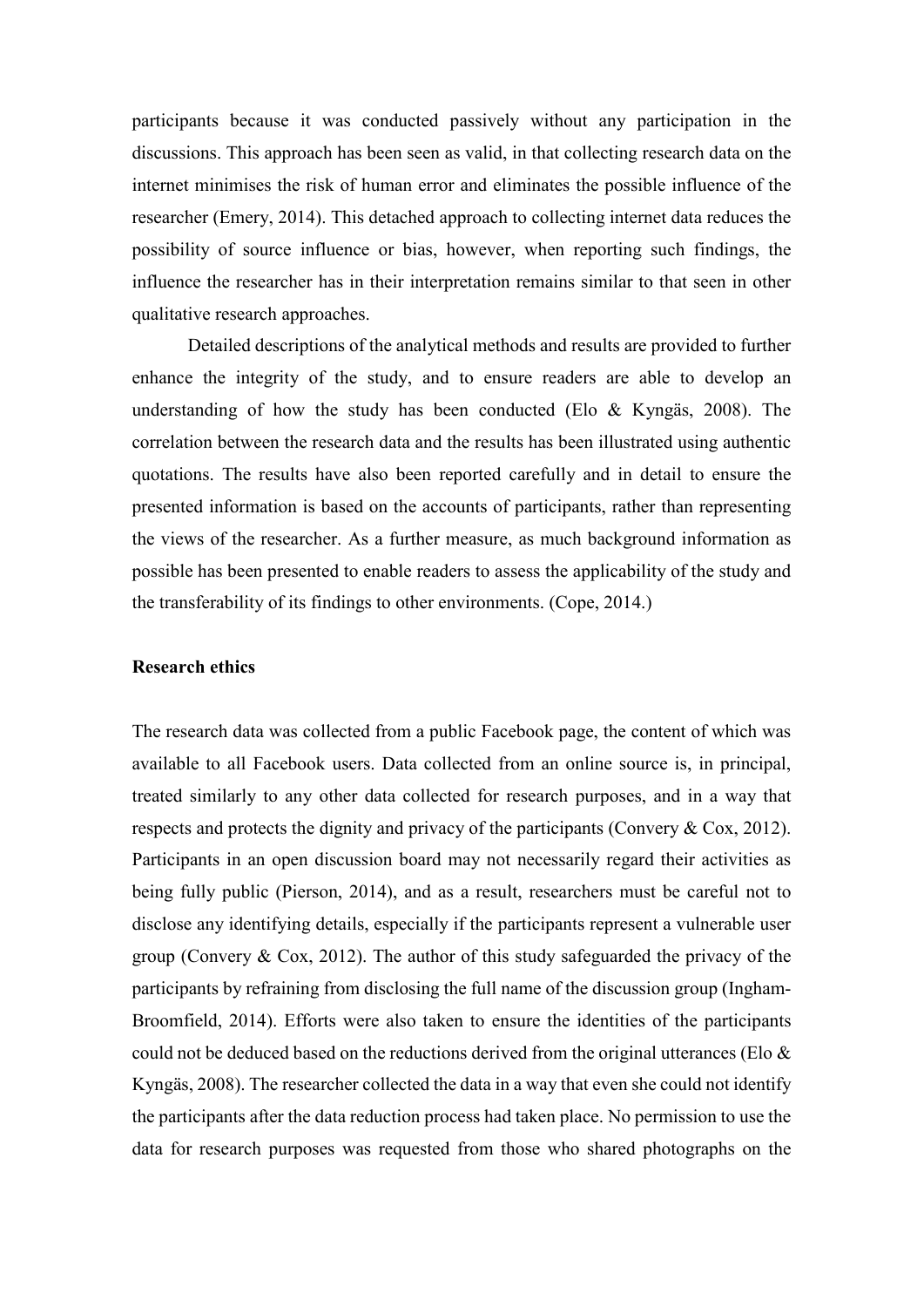discussion group, because the website was public and the loved ones were aware that the material they share was also public (Convery & Cox, 2012).

#### **Discussion**

The participants shared a variety of photographs and captions, which were representative of the many different emotional states that people go through during a grieving process (Blando et al., 2004; DeGroot, 2012). Loved ones go through a bereavement process by expressing their emotions to others (Moore et al., 2017). Similar photographs, such as those of a tombstone, may be embedded with different meanings. Woodthorpe (2011) observes that a cemetery evokes many different thoughts for loved ones. So, the photographs of tombstones may signify feelings of longing for a deceased child, and evoke strong negative emotions such as the resentment caused by their death. In this study, loved ones shared photographs also to express positive emotions, such as pride, hope and joy, that they experienced during the grieving process. The participants also expressed via photographs hope, that they would meet their deceased child again someday (Irwin 2015), and bereaved mothers also wrote about the positive issues and joys related to daily family life on the discussion boards (Aho et al., 2012).

The participants in this study shared photographs and captions to tell of their adjustment to their loss and their life after it. Loved ones accounts of the death of a child have also been previously described as detailed and wide-ranging. Previous studies show that loved ones go through the bereavement process by sharing stories and pictures, and by making meaning of their loss (Moore et al., 2017). In this study, loved ones describe the time preceding the death of the child, the death itself, of saying goodbye, and the memorial service, as Moore et al. (2017) has described. In previous work on the topic, they also describe themselves, their families, and the pain inflicted on them by the death (Aho et al., 2012). Swarthood et al. (2012) and Musambira et al. (2007) conclude that grieving people want to continue to analyse their personal loss and their reactions to it on websites. Loved ones also want analyse their grief and how it has changed them (Moore et al., 2017). Relatedly, in this study loved ones utilise photographs to describe and discuss the circumstances and events associated with the moment when the photograph was taken (Blood & Cacciatore, 2014).

The photographs examined in this study were also interpreted to indicate that adjusting to the loss is facilitated by keeping the deceased child close after their death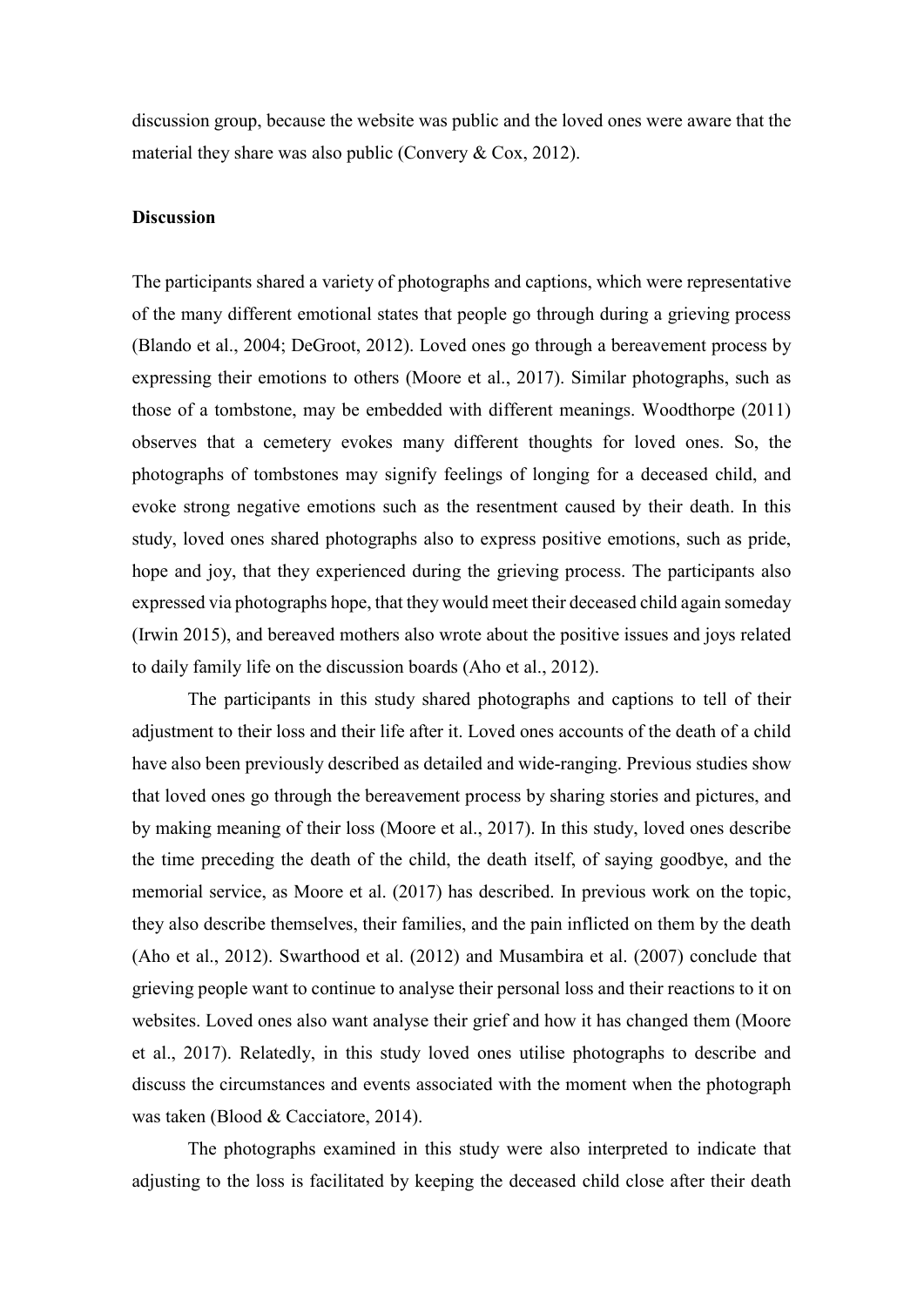(DeGroot, 2012; Klass, 2006). In the study, loved ones mentioned feeling the deceased's presence around them, which has also been observed in previous literature (DeGroot 2012). They were also utilised to signify that the deceased child remains part of the loved ones' lives also after their death, and is watching over them from heaven (Irwin, 2015). Moore et al. (2017) also wrote that mourner´s continue their connection to the deceased, and they felt their loved one was still there and they were still able to interact with them via social networking sites. In this study loved ones also thought the deceased was watching over them, and they believed the deceased were listening them. The participants shared photos of signs or reminders of the deceased child. Loved ones also told in their picture captions what they thought theses signs or reminders meant in relation to the deceased child. These findings concur with previous studies where loved ones have felt the deceased child in their daily lives, and have experienced the deceased's presence (Irwin, 2015; Moore et al., 2017). They express a belief in the paranormal, manifested in messages and visitations from the deceased child, guidance from beyond, and conversations with the deceased (Irwin 2015). Previous studies have also found that loved ones continue to search for ways to preserve an emotional bond with a deceased child, for example, by means of spiritual concepts (Van Humbeeck et al., 2013; Irwin 2015).

The participants shared photographs and captions, including photographs of the deceased child and of places and objects which were related to them, in order to tell about the importance of memories. Loved ones may use social networking sites to memorialize the deceased whenever they want (Moore et al., 2017). Previous studies have found that loved ones posted memories of the deceased (DeGroot 2012), and that mothers are eager to cherish positive memories and concerned that their memories will fade (Aho et al., 2012; Blood & Cacciatore, 2014). The family members and friends of a deceased child have also been shown to hold on to memories, and search for a concrete link such as cemetery, a piece of clothing, a memento or an object that belonged to the child, in order to remember the child (Kohut, 2011; Van Humbeeck et al., 2013; Savolainen et al., 2013; Bergstraesser et al., 2015; Irwin, 2015). The participants in this study also shared photographs of the front pages of grief blogs to share memories of time spent together with the deceased child. Savolainen et al. (2013) similarly identified a tendency to create websites as a means to cherish memories of a loved one who had passed away.

The results of this study indicate that loved ones share photographs and captions to tell about thoughts aroused by special days – particularly, the birthday and day of death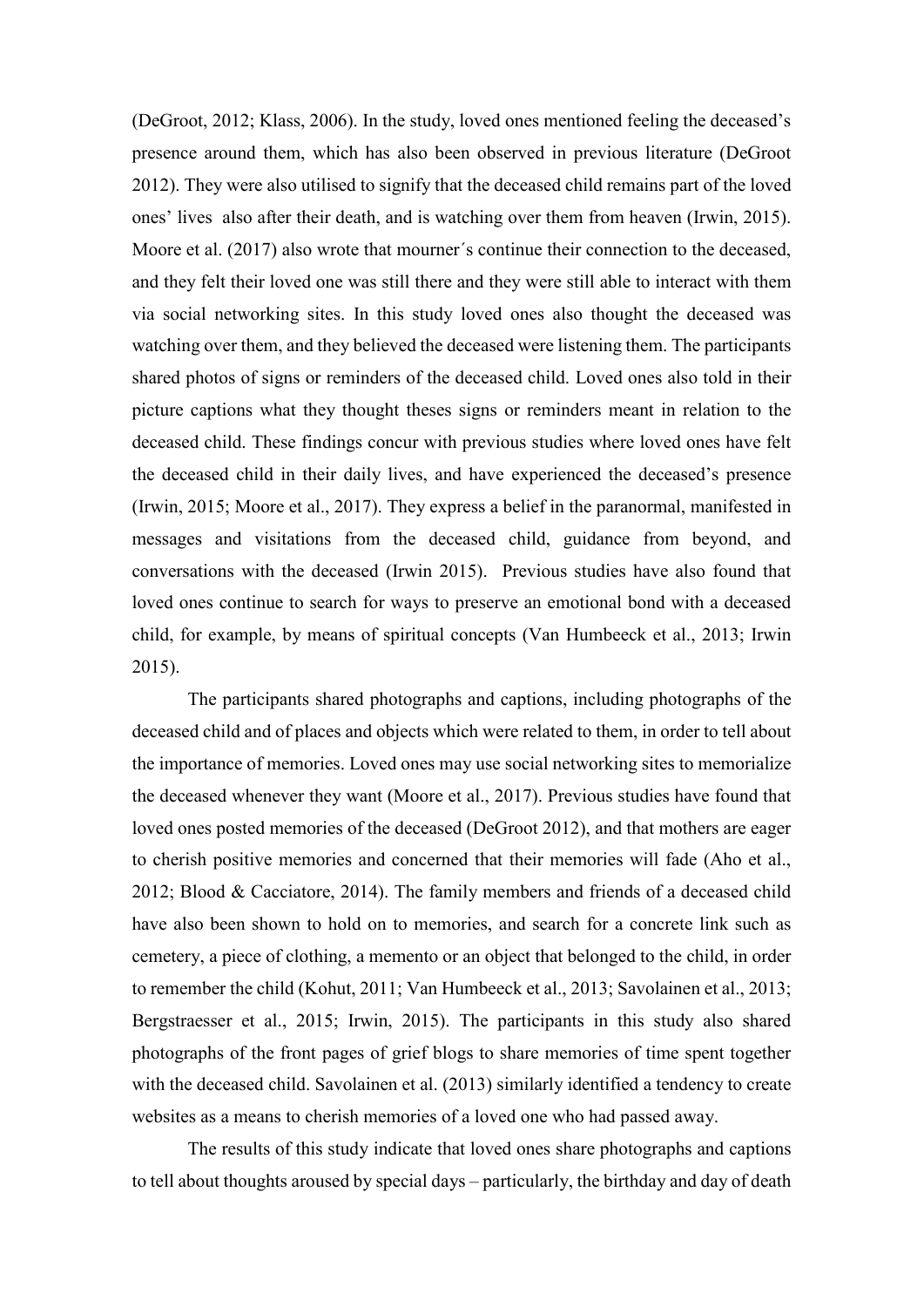of the child, Christmas, and the day dedicated to deceased children. Previous studies have shown that loved ones took note of dates that continue to be important to both them and the deceased (DeGroot, 2012). Also, mothers encourage other members of discussion boards to help them cope with these special days. Participants help each other cope with feelings of longing and depression that are stirred up by saddening days(Aho et al., 2012), and Bergstraesser et al. (2015) concluded that acknowledging the birthday, anniversary of death or other special days related to a deceased child facilitates the grieving process. Swarthood et al. (2011) have also observed that special days are among the themes that grieving people want to discuss on the internet, and which prompt loved ones to visit the graves of their deceased (Klass, 2006; Woodthorpe, 2011). Previous studies also show that social media is more accessible and everlasting means to conduct conversations with the deceased, especially on birthdays, anniversaries, special events, and the day on which they died (Moore et al., 2017).

This study has produced new information about the photographs shared by loved ones in order to express grief, the emotional states experienced during the grieving process, and various ways taken to adjust to the death of a child. The grieving process, adjusting to the death of a child, and the continuing bond with the deceased also changes over time (Klass, 2006). This study confirms that an emotional bond with a deceased child can be preserved also with the help of photographs. Several studies have demonstrated that often loved ones utilise technologically situated ritualized spaces (such as Facebook) for continuing bonds with a deceased child (DeGroot, 2012; Irwin, 2015). This study shows that web-based memorializing enables the expression of personal grief (Foot et al., 2006). Via web-based memorializing, loved ones can perform different actions simultaneously, and they can post a message to the deceased and share their emotions with other mourners separately or in parallel (Moore et al., 2017).

Loved ones should be allowed to process their grief in whatever way they want. Care professionals should encourage loved ones to remember the child with the use of photographs (Alexander, 2001) and remind them that web-based memorializing gives an opportunity for them to communicate with other mourners in similar circumstances (Foot et al., 2006). Thus, in agreement with Moore et al. (2017), posting to social networking sites could also provide a first step for loved ones to talk about their grief.

### **Conclusions and further research**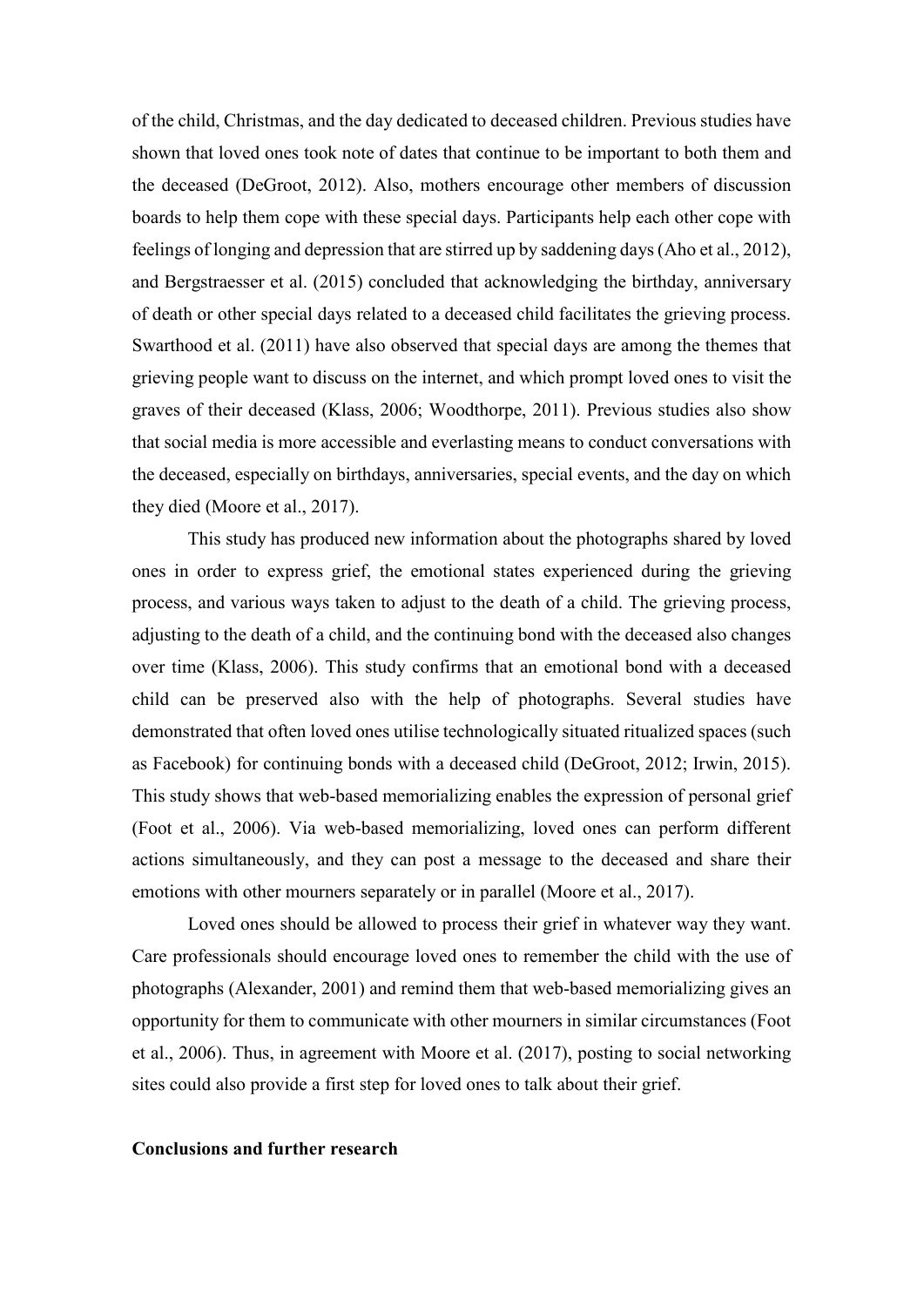Facebook and photos have permanence, and provide an easy way maintain a virtual bond between loved ones and the deceased child. Internet-based discussion groups have become an important channel to share experiences of grief for people who have experienced the death of a child. The results of this study indicate that sharing photographs is one of the easiest ways to remember a deceased child, and that photographs can also serve as concrete mementos of the child. Photographs allow loved ones to create stories on online discussion boards that may help them cope with their grief and accept the reality of their situation.

The results of this study can be utilized in nursing by presenting different ways of dealing with grief, and encouraging loved ones to express their grief through the use of photographs. The study may also provide valuable information for the future development of the internet-based photography intervention protocols, and various types of photo intervention could be developed to support grieving people. Also, future studies can use the evidence gathered in this research to explore whether photography has a therapeutic value during bereavement. Such studies should examine the effectiveness of photography for the grieving process of the parents and loved ones of a deceased child, and investigate in more detail the real-life experiences of how photographs can alleviate grief.

# **Disclosure statement and funding**

This research did not receive any specific grant from funding agencies in the public, commercial or not-for-profit sectors. The authors declare no conflict of interest regarding the publication of this study.

# **References**

Aho, AL., Paavilainen, E. & Kaunonen, M. (2012). Mothers` experiences of peer support via an Internet discussion forum after the death of child. *Scandinavian Journal of Caring Sciences 26*, 417 – 426.

Alexander, K. (2001). ''The one thing you can never take away'': Perinatal bereavement photographs. *American Journal of Maternal Child Nursing* 26 (3), 123 – 127.

Bergstraesser, E., Inglin, S., Hornung, R. & Landolt, M. (2015). Dyadic Coping of Parents After the Death of a Child. *Death Studies* 39, 128 – 138.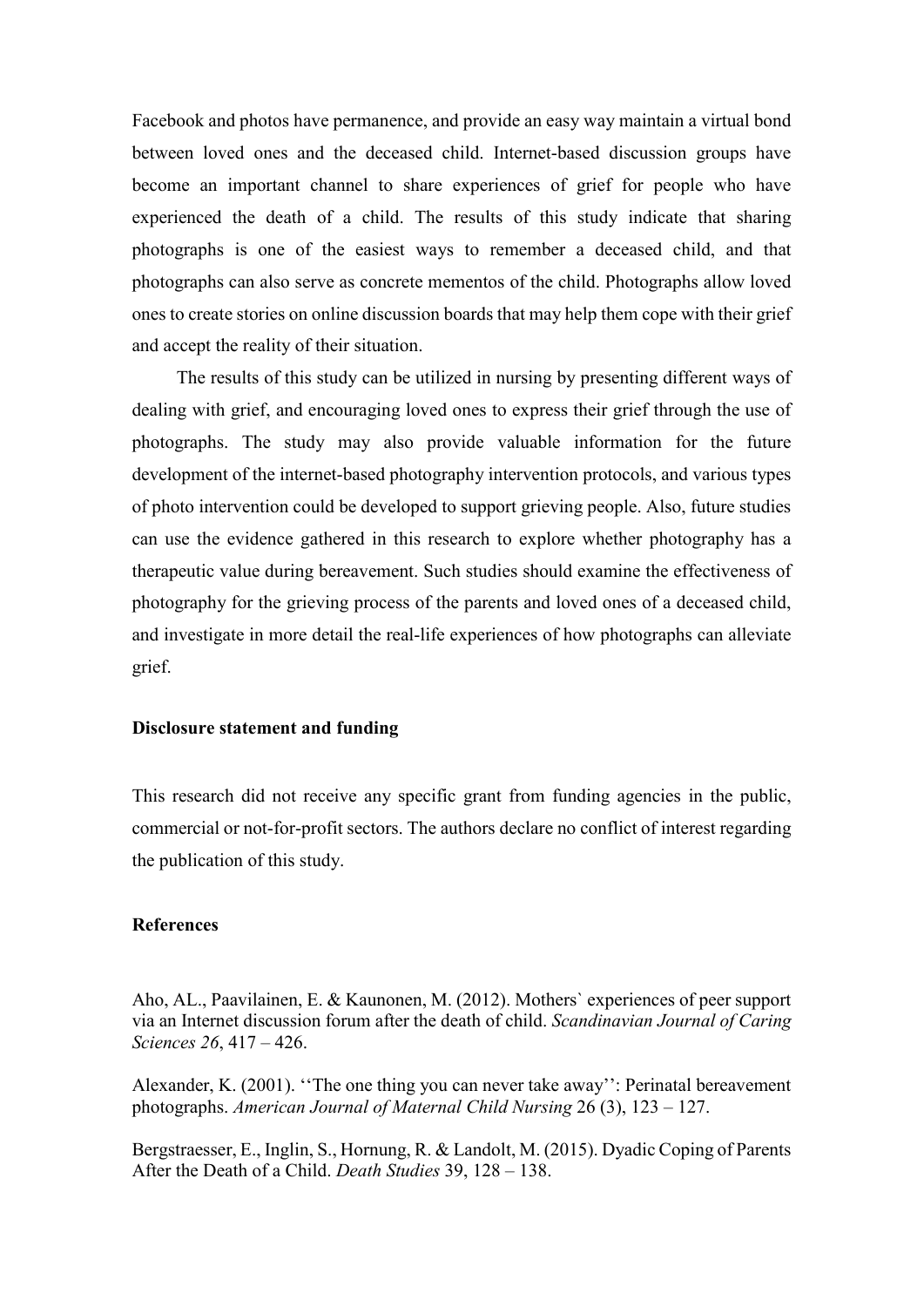Blando, J., Graves-Ferrick, K. & Goecke, J. (2004). Relationship differences in AIDS memorials. *Omega: Journal of Death and Dying, 49,* 27-42.

Blood, C. & Cacciatore, J. (2014). Parental Grief and Memento Mori Photography: Narrative, Meaning, Culture, and Context. *Death Studies* 38, 224 – 233.

Burla, L., Knierim, B., Barth, J., Liewald, K., Duetz, M. & Abel, T. (2008). From Text to Codings: Intercoder Reliability Assessment in Qualitative Content Analysis. *Nursing Research* Vol 57 (2), 113 – 117.

Convery, I. & Cox, D. (2012). A review of research ethics in internet based research. *Practitioner Research in Higher Education* 6 (1), 50 – 57.

Cope, D. (2014). Methods and Meanings: Credibility and Trustworthiness of Qualitative Research. *Oncology Nursing Forum* Vol. 41 (1), 89 – 91.

DeGroot, J. & Carmack, H. (2013). "It may not be pretty, but it`s honest": Examining parental grief on the callapitter blog. *Death Studies* 37, 448 – 470.

DeGroot, J. (2012). Maintaining relational continuity with the deceased on Facebook. *Omega* Vol. 65(3), 195 – 212.

Egnoto, M., Sirianni, J., Ortega, C. & Stefanone, M. (2014). Death on the digital landscape: a preliminary investigation into the grief process and motivations behind participation in the online memoriam. *Omega* Vol. 69 (3), 283 – 304.

Elo, S. & Kyngäs, H. (2008). The qualitative content analysis process. *Journal of Advanced Nursing* 62 (1), 107 – 115.

Emery, K. (2014). So You Want to Do an Online Study: Ethics Considerations and Lessons Learned. *Ethics & Behavior* 24 (4), 293 – 303.

Foot, K., Warnick, B. & Schneider, SM. (2006). Web-Based Memorializing After September 11: Toward a Conceptual Framework. *Journal of Computer-Mediated Communication* 11, 72 – 96.

Harris, J. & Edmonds, J. (2015). Exploring grief with photography. *Bereavement Care*  $34(2)$ ,  $76 - 80$ .

Hartig, J. & Viola, J. (2016). Online Grief Support Communities: Therapeutic Benefits of Membership. *Omega* Vol. 73(1), 29 – 41.

Ingham-Broomfield, R. (2014). A nurses' guide to Qualitative Research. *Australian journal of advanced nursing* 32 (3), 34 – 40.

Irwin, M. (2015). Mourning 2.0—Continuing Bonds Between the Living and the Dead on Facebook. *OMEGA—Journal of Death and Dying*. 72 (2), 119 – 150.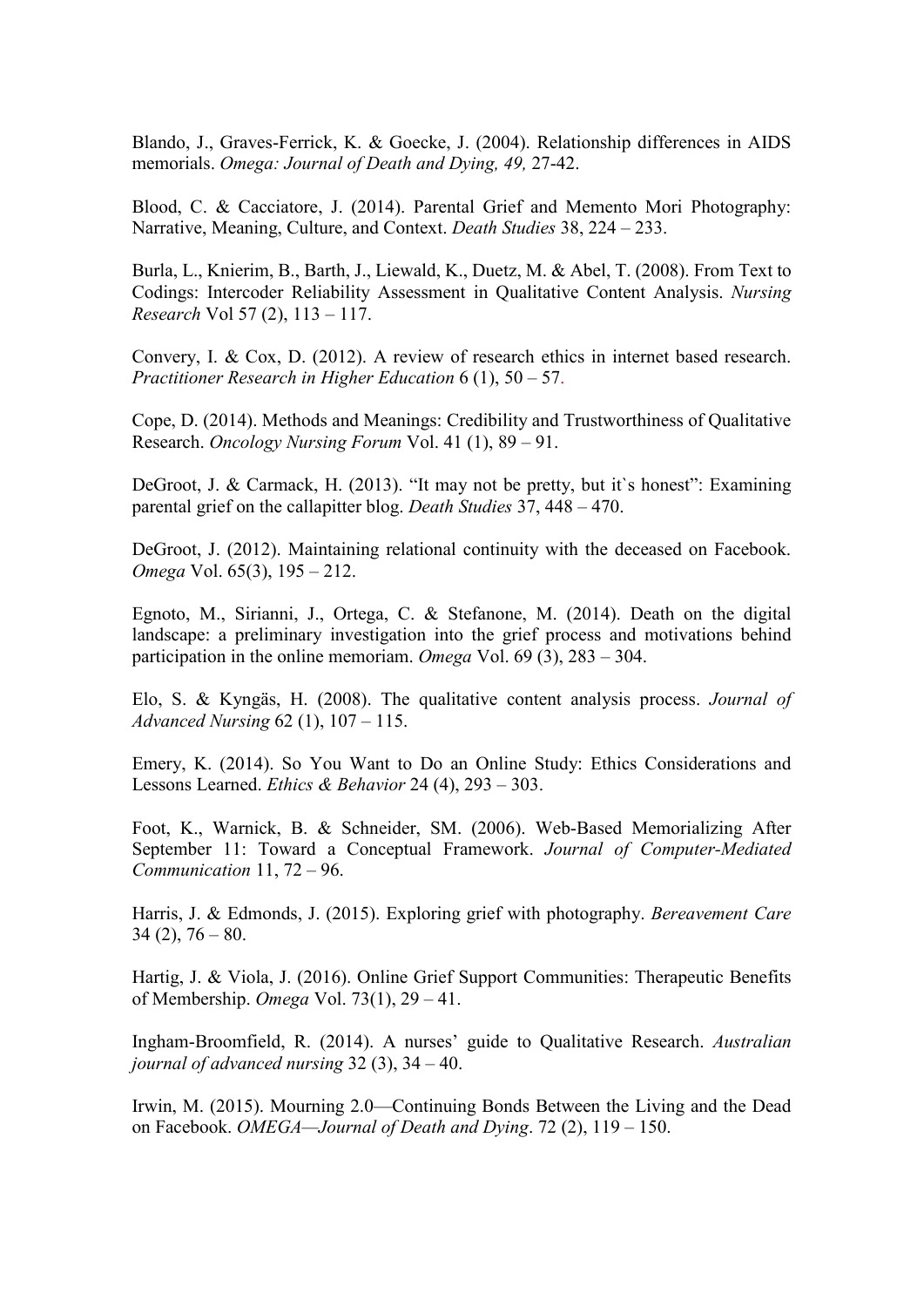Klass, D. (2006). Continuing Conversation about Continuing Bonds. *Death Studies* 30  $(9)$ , 843 – 858.

Kohut, M. (2011). Making Art From Memories: Honoring Deceased Loved Ones Through a Scrapbooking Bereavement Group. *Art Therapy* 28(3), 123 – 131.

Laaksonen, S. & Matikainen, J. (2013). Tutkimuskohteena vuorovaikutus ja keskustelu verkossa. In: Laaksonen, S., Matikainen, J. & Tikka, M. (ed.) *Otteita verkosta*. Tampere. Vastapaino. 193 – 215.

Mander, R. & Marshall, R. (2003). An historical analysis of the role of paintings and photographs in comforting bereaved parents. *Midwifery* 19, 230 – 242.

Moore, J., Magee, S., Gamreklidze, E. & Kowalewski, J. (2017). Social Media Mourning: Using Grounded Theory to Explore How People Grieve on Social Networking Sites. *OMEGA—Journal of Death and Dying* 0(0) 1 – 29.

Musambira, G., Hastings, S. & Hoover, J. (2007). Bereavement, gender and cyberspace: A content analysis of parents´ memorials to their children. *Omega* 54 (4), 263 – 279.

Pierson, CA. (2014). Ethical decision-making in Internet research: Another slant on the "Recursive Fury" debate. *Journal of the American Association of Nurse Practitioners* 26,  $353 - 354$ .

Savolainen, S., Kaunonen, M. & Aho, AL. (2013). Vanhempien selviytymisessä auttavat tekijät lapsen kuoleman jälkeen. *Hoitotiede* 25 (3), 222 – 235.

Swartwood, R., Veach, P., Kuhne, J., Lee, H. & Ji, K. (2011). Surviving grief: an analysis of the exchange of hope in online grief communities. *Omega.* Vol. 63 (2) 161 – 181.

Thoren, E., Metze, B., Buhrer, C. & Garten, L. (2013). Online support for parents of preterm infants: a qualitative an content analysis of Facebook "preemie" groups. *Arc Dis Child Fetal Neonatal Edition* 98, 534 – 538.

Vaismoradi, M., Turunen, H. & Bondas, T. (2013). Content analysis and thematic analysis: Implications for conducting a qualitative descriptive study. *Nursing and Health Sciences* 15, 398 – 405.

Van Humbeeck, L., Piers, R., Van Camp, S., Dillen, L., Verhaeghe, S. & Van Den Noortgate, N. (2013). Aged parents` experiences during a critical illness trajectory and after the death of an adult child: A review of the literature. *Palliative Medicine* 27 (7), 583 – 595.

Walter, T., Hourizi, R., Moncur, W. & Pitsillides, S. (2012). Does the internet change how we die and mourn? Overview and analysis. *Omega* Vol. 64(4) 275 – 302.

Wender, E. (2012). Supporting the family after the death of a child. *Pediatrics*. Vol 130 No 6, 1164 – 1169.

Woodthorpe, K. (2011). Using bereavement theory to understand memorializing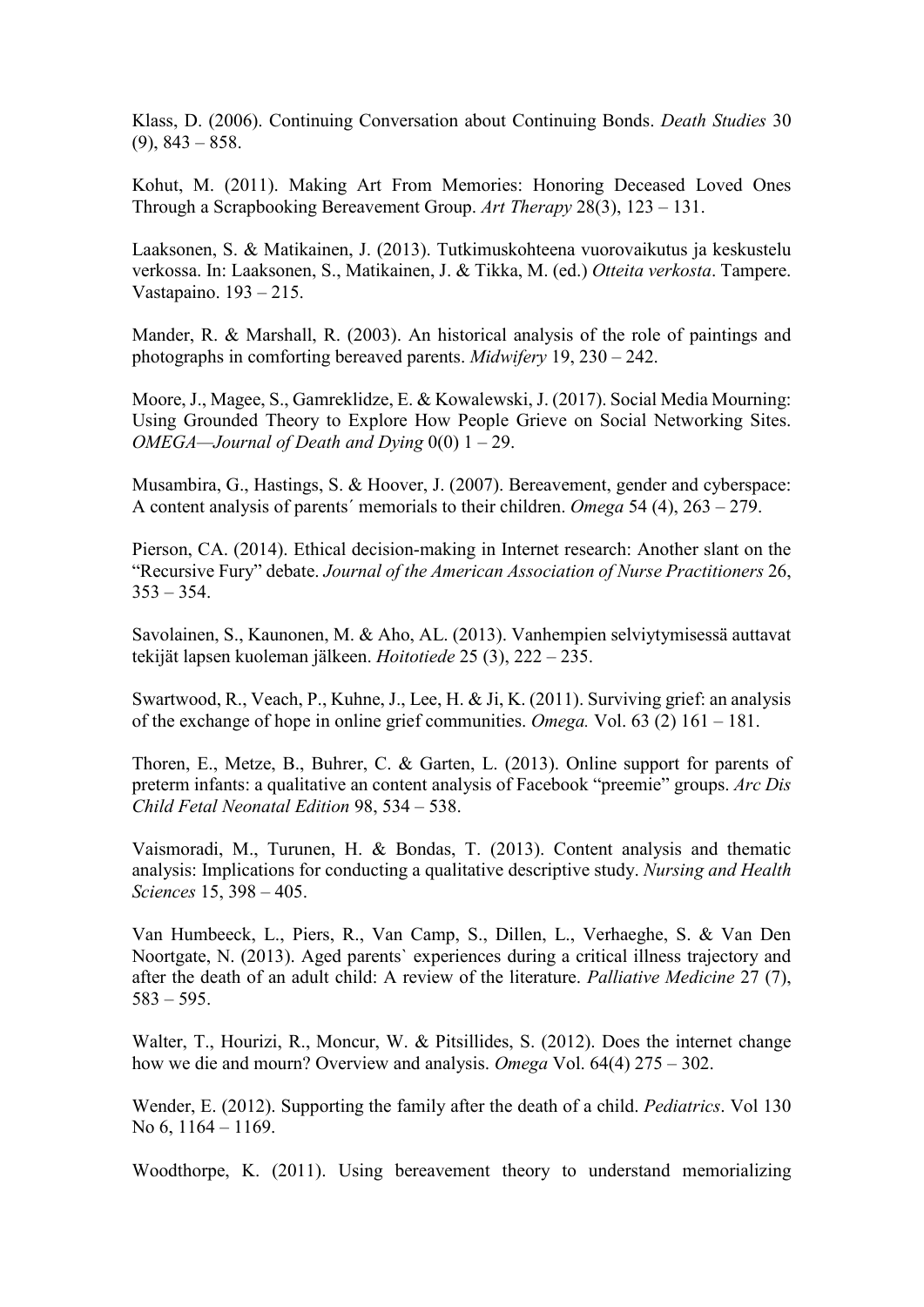behaviour. *Bereavement Care* 30 (2), 29 – 32.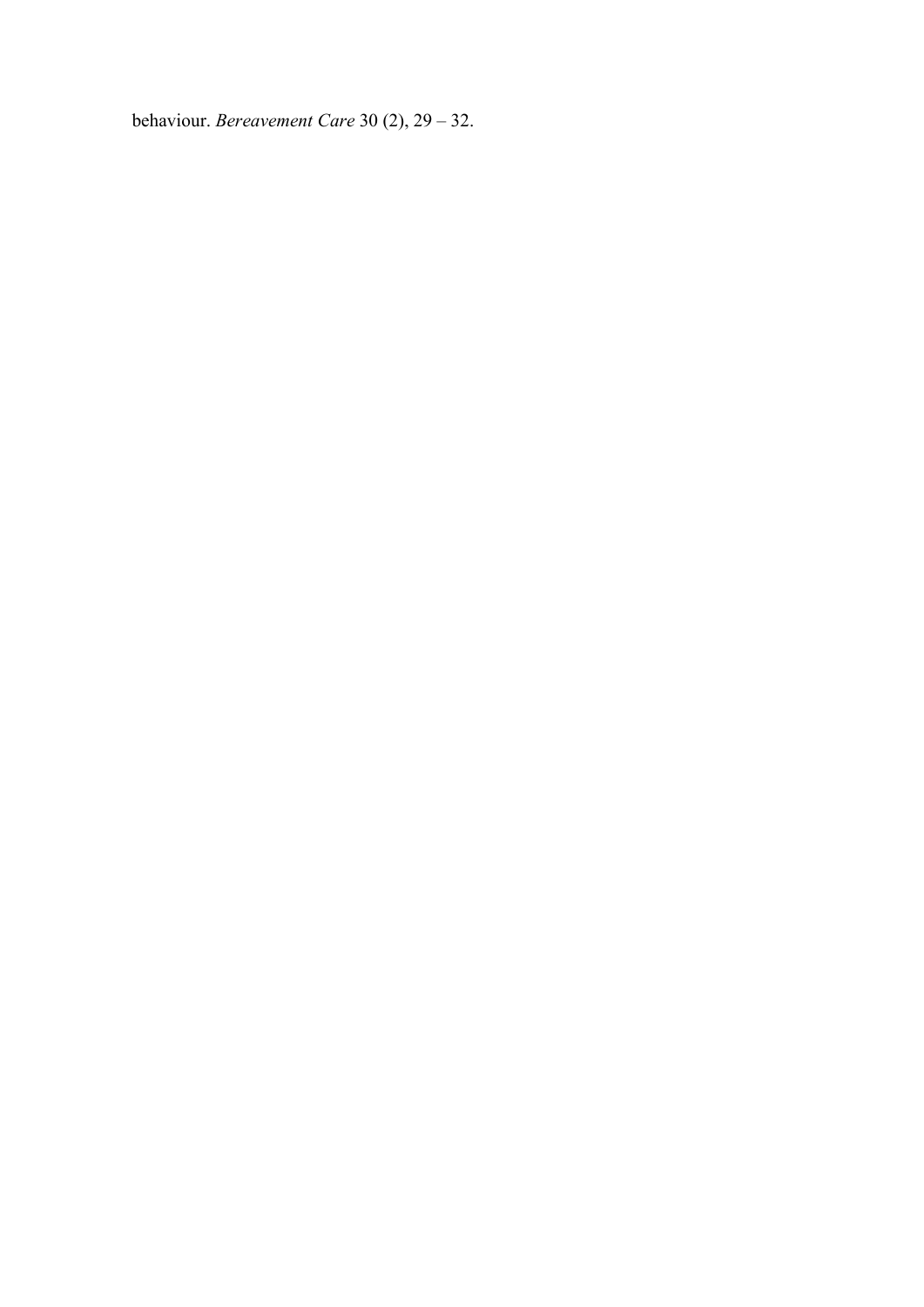| Photograph                                            | <b>Photograph caption</b>                                                                                                                                                                                             | <b>Reduction</b>                                                                                                                            |
|-------------------------------------------------------|-----------------------------------------------------------------------------------------------------------------------------------------------------------------------------------------------------------------------|---------------------------------------------------------------------------------------------------------------------------------------------|
| A photograph of a<br>butterfly drawn in sand<br>(104) | "All children are miracles,<br>even the ones that couldn't<br>stay very long. Love, you'll<br>always be in my<br>memories." $(104)$                                                                                   | A photograph of a<br>butterfly drawn in sand is<br>shared to tell that the<br>memory of the deceased<br>child will not fade (104)           |
| A photograph of the<br>seaside $(44)$                 | "Here I can remember you<br>and you are strongly<br>present." $(44)$                                                                                                                                                  | A photograph of the<br>seaside is shared to tell<br>about a personal memorial<br>(44)                                                       |
| A photograph of a<br>tombstone (174)                  | "This is where $I$ go to<br>'chit-chat' with my child.<br>I've felt many stares in my<br>back, I don't care. Here<br>lies my first-born, those<br>staring behind my back<br>surely just don't<br>understand." $(174)$ | A photograph of a<br>tombstone is shared to tell<br>that the grave site is an<br>important place for talking<br>to the deceased child (174) |

Table 1. An example of the reduction process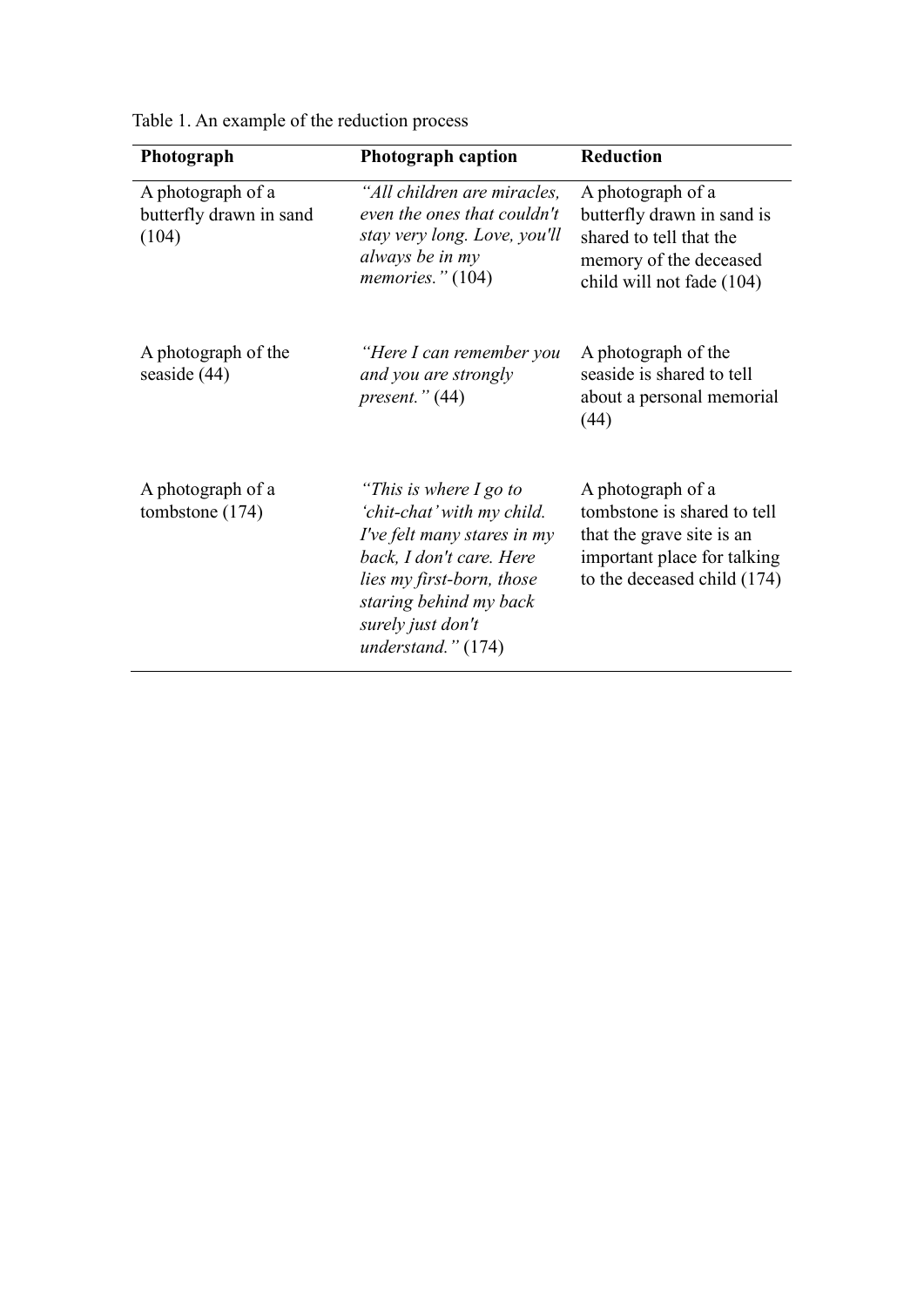Table 2. An example of the analytical progression.

| <b>Reduction</b>                                                                                                                                                                                                                                                                                                                                                                                                                                                                                                                                                                                                                                                                                                                                            | Sub-category                                                                                                           | Category                        |
|-------------------------------------------------------------------------------------------------------------------------------------------------------------------------------------------------------------------------------------------------------------------------------------------------------------------------------------------------------------------------------------------------------------------------------------------------------------------------------------------------------------------------------------------------------------------------------------------------------------------------------------------------------------------------------------------------------------------------------------------------------------|------------------------------------------------------------------------------------------------------------------------|---------------------------------|
| A photograph of a painting made of a baby blanket and pacifier is<br>shared to tell about memories of the deceased child (8)<br>A screen capture of the front page of a grief blog is shared to share<br>memories of the time spent together with the deceased child (106)<br>A photograph of a seagull flying over water is shared to share<br>memories of escorting the child on their final journey (33)<br>A photograph of a butterfly drawn in sand is shared to tell that the<br>memory of the deceased child will not fade (104)<br>A photograph of a summer landscape is shared to tell about<br>memories of the deceased child (125)<br>A photograph of the deceased child before death is shared to tell<br>about memories of the child (91, 100) | Loved ones shared<br>photographs to tell<br>how they cherish<br>memories of the<br>deceased child                      |                                 |
| A photograph of a tattoo of a bird is shared to pay tribute to the<br>memory of a sister who passed away (47)<br>A photograph of a candle is shared to pay tribute to the memory of<br>the deceased child $(23, 25)$<br>A photograph of a headstone is shared to tell about the desire to<br>erect a tombstone for a stillborn child (207)<br>A photograph of a porcelain angel is shared in memory of the<br>deceased child (25)<br>A photograph of a tattoo of an angel is shared to pay tribute to the<br>memory of the deceased child (200)                                                                                                                                                                                                             | Loved ones shared<br>photographs to tell<br>how they pay tribute of memories<br>to the memory of the<br>deceased child | Telling about<br>the importance |
| A photograph of a child's picture imprinted on a tile is shared to<br>present a personal memorial painting of the child (137)<br>A photograph of a candle holder made of pitchforks is shared to tell<br>about a self-made memorial (82)<br>A photograph of a boy on the cover of a book is shared to tell about<br>a self-made memorial book (166)<br>A photograph of the face of a boy painted on an old window is<br>shared to present a personal memorial painting of the deceased<br>child (138)<br>A photograph of the seaside is shared to tell about a personal<br>memorial (44)<br>A photograph of a tombstone is shared to tell that the grave site is<br>an important place for talking to the deceased child (174)                              | Loved ones shared<br>photographs to tell<br>about their personal<br>memorials                                          |                                 |